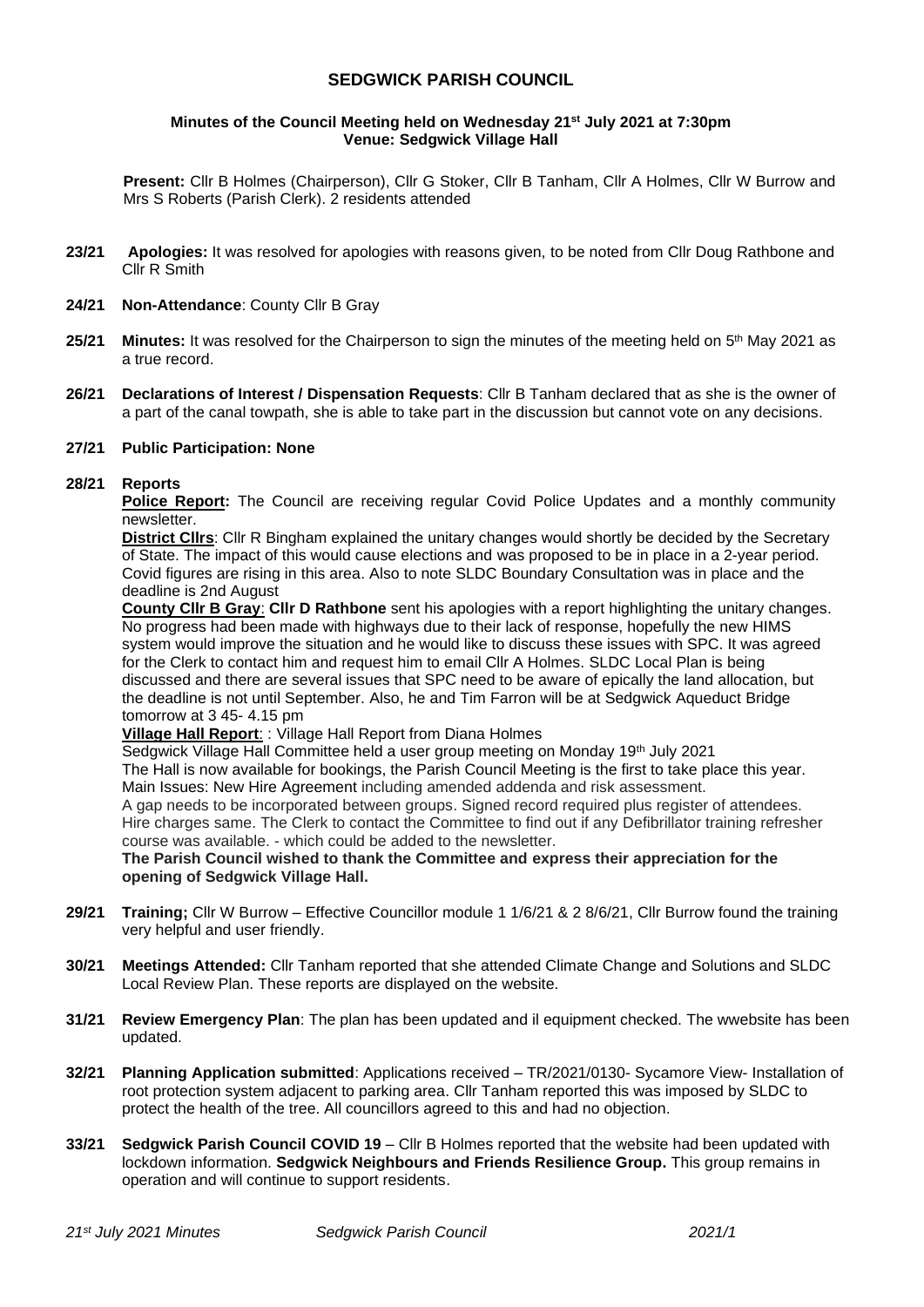**Correspondence**: Thank you from the Red Cross, SLDC News Release 15th July and Covid Update from CCC Public HealthTeam

## **34/21 Highways/Footpaths**

- a) Cllr A Holmes presented the highways report. Repairs that we have campaigned for since 2019 have been carried out by the riverside and at Raines Hall, but potholes remain at Box Cottage, Wellheads Lane and Back Lane. She went through the audit which the Clerk had updated and she will follow up outstanding issues with Highways Department. She also reported that the new fault reporting system was up and running and had attended a meeting where this was discussed.
- b) Safer Roads and Footpaths Initiative/funding Cllr Rathbone sent a report stating no progress.
- c) Safer Roads Issues Station Parish Council- Cllr B Tanham attended a Parish Meeting with Stainton, Hincaster and Heversham all had similar problems and it was felt by working together they could improve the Parishes Highway Problems. Date of the next meeting  $11<sup>th</sup>$  August for 4 Parishes
- d) Request for extra Litter Bins Cllr Tanham has contacted SLDC Sion Thomas and completed application for funding for waste bins. - Awaiting update
- e) Cllr B Holmes reported on a very productive meeting with Kendal Cycle Club who explained their protocols which enable them to use local roads without conflict.
- f) The Contractors have cut the Canal Path as requested, all agreed it was well done.
- g) Update on No Cold Calling Signs: The Clerk has received several new signs which Cllr Stoker and Cllr A Holmes will install at all roads into the village. There was a Cold Calling incident on Wednesday 14<sup>th</sup> July and it has been reported by the Clerk, who told the Council "The Police are collating all cold calling incidents and anyone with any information to contact the police telephone 101"
- h) The footpath Information sign by the aqueduct steps needs updating now that its ownership has been confirmed. It was originally donated by the Parish Pathway Project some years ago. It was agreed that it will be cleaned and updated information would be added.

## **35/21 Playground /Millennium Field**

- a) Monthly Safety Report- by Cllr Stoker who reported he and Cllr Burrow had installed 2 new steppingstones, he had filled in the rabbit holes on the football area as it had become dangerous for the children whilst playing. The compost would be turned over shortly but not ready for use for a few years
- b) Council agreed to instruct ROSPA to carry out the Annual Playground report and agreed to future ROSPA Automatic Schedule. Cllr Stoker asked the Clerk to request the date of the inspection, this was agreed.

#### **36/21 Canal Wildlife Area Report**

- a) Monthly report Cllr B Holmes said how pleasant it was last Wednesday when the Cllrs walked the path, it was identified a died tree near the path would need removing but there were no other hazards for council to consider. Cllr Stoker asked if the old benches needed removing as they were a safety risk, it was agreed to take photos of them and ask the insurance if they are acceptable before considering replacements.
- b) Monitoring of use of the canal path: it was agreed that at present the path was extremely popular with walkers and joggers but that cyclists were still using the path illegally.
- c) Post of Woodland Contractor: The Clerk presented a report outlining the need for a contractor and to offer a three-year contract. All agreed to this proposal, with an advert being placed in the cabinet and on the website, this to be done immediately with a closing date Friday  $6<sup>th</sup>$  August with interviews on 10<sup>th</sup> August. It was agreed with Cllrs B Holmes, A Holmes and W Burrows to be on the interviewing panel.
- d) LCRP issues

i) The required repair to the Towpath over the aqueduct has been further delayed. Likewise, there has been no progress with the handrail or wildflower project.

ii) Towpath Trail Group meeting 19<sup>th</sup> May 2021, Cllr Tanham reported there was little or no progress in many issues affecting Sedgwick. It was noted that antisocial behaviour is an issue along the whole tow path and a campaign for behaviour change had begun. There were issues with the installation of the interpretation features which they hoped to install in August. One was to be installed on the aqueduct bridge but requires planning permission and the landowner of Sedgwick Hill Bridge has not yet given permission for the one there. The LCRP have requested how to approach Council to ask if the waymarker could be installed on our land. Cllr B Tanham agreed to ask the LCRP to put details in writing to the Parish Clerk. The existing LCT information board will be replaced but we understand that the information will be replicated on the new installation.

iii) LCRP Questionnaire. Cllr Holmes completed the questionnaire to reflect the Council's concerns. The Council was under the impression that residents would be part of the consultation but it seems that only selected stakeholders had been approached directly, meaning that significant resident opposition to creating a cyclepath along the Canal Wildlife area has not been heard.

iii) LCRP Summer 2021 Newsletter received and noted.